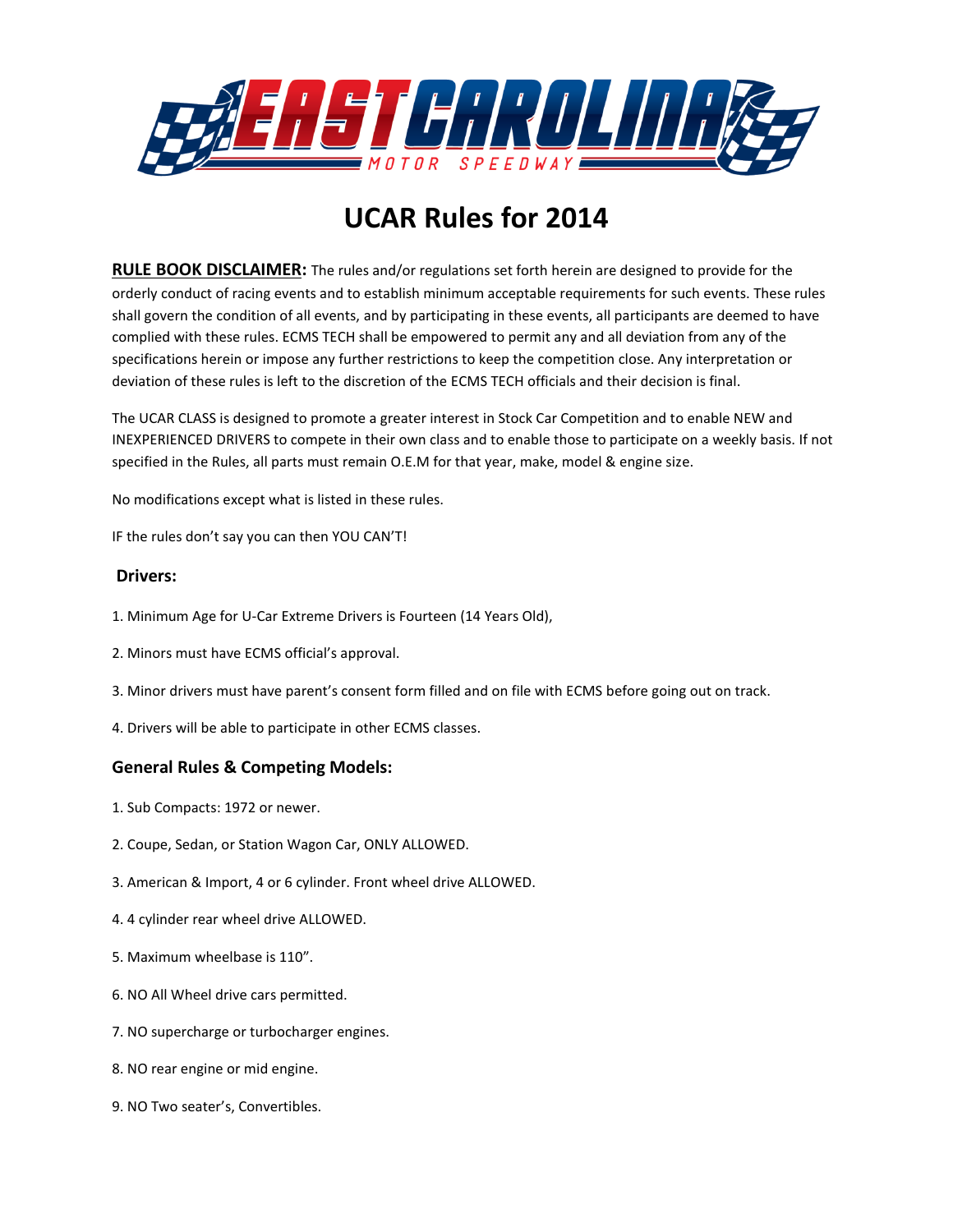

10. Rear steer ALLOWED, only if locked solid at zero (0) degrees and cannot be moved.

#### **Bodies:**

- 1. All O.E.M. sheet metal and panels must remain stock unless stated otherwise in these rules.
- After Market stock bumper covers allowed.
- 2. Firewall and floorboard must remain intact.
- 3. Front Inner fender wells may be removed.
- 4. All other front inner structure must remain intact.
- 5. All doors must be secured, bolted, chained, or welded.
- 6. Hood Pins, Hood = 4 Pins, Trunk = 2 Pins. MANDATORY. May keep OEM Hinges.

7. Windshield required. May be replaced with 1/8" LEXAN. No Plexiglas. Must have 2" metal straps. All other glass components must be removed.

- 8. Front, Rear, Side Lexan is ALLOWED.
- 9. Cars must have all upholstery, side glass, rear glass and trim removed.
- 10. You may fabricate a dashboard, starter button or switch is optional.

11. Battery can be mounted under the hood in stock location or in the driver's compartment behind driver's seat in a well secured and covered battery box. External Charging terminals allowed

- 12. No battery's in the trunk.
- 13. Wheel base as per Tech's discretion for tire clearance.
- 14. Tow Hooks or tow Chains are recommended.
- 15. Transponder's are MANDATORY.
- 16. Radio's are ALLOWED.
- 17. Inner structures of the following MAY BE REMOVED: Hood, Trunk Lid, Roof and Doors
- 18. Stock O.E.M LeMans bar ALLOWED. Mounted equally left to right.
- 19. Race Number's required on Roof, Door's, Top of passenger windshield 6" & passenger rear tail light 6"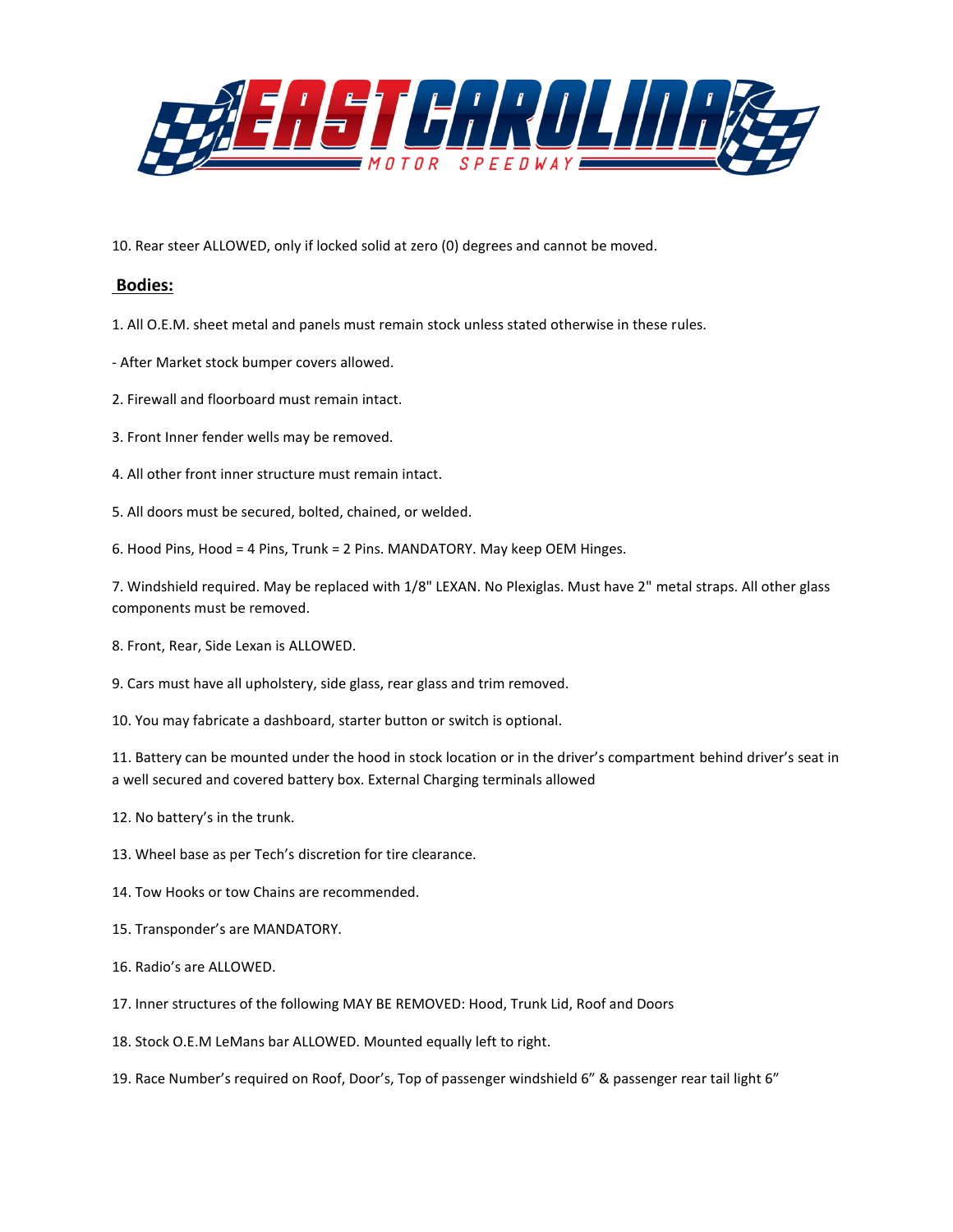

20. Fire Wall: Must be between the driver, the fuel tank & engine. MANDATORY

# **Engines:**

NO ANTIFREEZE - \$100.00 FINE (1ST OFFENSE)

- 1. All engines must be absolutely stock OEM from TOP to oil pan, NO MODIFICATIONS!
- 2. You may remove accessories such as; A/C, Smog parts, PS, Heater Core etc.
- 3. NO High Performance Parts Allowed.
- 4. NO modifications to the OEM air cleaner.

5. Factory stock air cleaner system with no modifications. K&N filters or paper filters allowed. Cool air inlet may be extended to front bumper not past leading edge. Must stay the same size as inlet of the factory air cleaner housing.

6. NO antifreeze, use Water Wetter type products, MADATORY.

7. A compression check on all motors will be done. Driver/Owner are to have the tech manual for make and model of car showing all motor specs including compression, bore and stroke. If you do not have manual you are subject to immediate disqualification. All motors are allowed 10% above stock compression.

#### Not having this proof, you are subject to Immediate Disqualification.

9. Electric engine cooling fans may be hot-wired to run constantly or can be put on a toggle switch in dash.

10. OEM Stock Computer ONLY based on your make, model, year, engine size. NO MODIFICATIONS.

11. All motors are allowed to be bored to a max of .030 over stock piston. All other engine components will remain stock, inside and out.

12. Factory Exhaust Manifolds for your car. Exhaust must extend to the outside edge of the car behind driver. MANDATORY

13. No Cold air intakes.

14. Stock carburetor/fuel injection system for that make and model ONLY. Stock computers ONLY.

#### **Transmissions:**

- 1. Stock O.E.M. from manufacturer ONLY.
- 2. Manual shift transmissions must remain stock as from the manufacturer ONLY.
- 3. Stock O.E.M. clutch pack ONLY.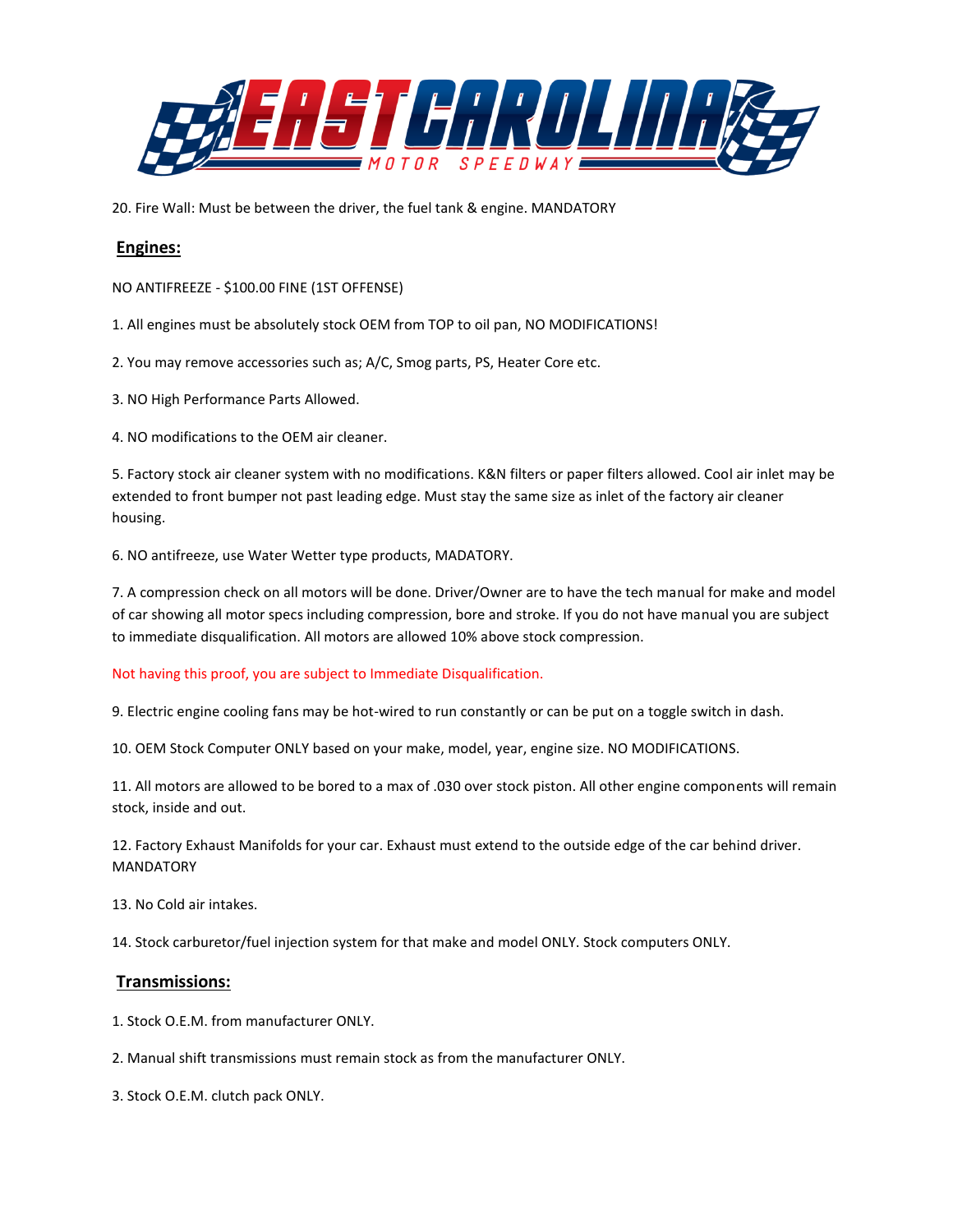

# **Tires:**

- 1. Any 60 series DOT passenger type 200 tread wear of higher tire required.
- HOOSIER 790 Series Allowed
- 2. No tire treatment of any kind permitted "DRY TIRE RULE ONLY".
- 3. NO Cutting of any kind Camber or Groving.
- 4. The driver is responsible for competing with the correct tires.

# **Wheels:**

- 1. Steel wheels ONLY.
- Aluminum wheel may be used with prior approval from tack official.
- 2. Up to 7" Wide ONLY.
- 3. All four wheels must be the same size, width & offset on all 4 corners.
- 4. Aftermarket Magnetic steel wheel ALLOWED.
- 5. 3" Max. offset per wheel ALLOWED..
- 6. Larger wheel studs ALLOWED.
- 7. Wheel spacers / adapters up to 3/4" max. per wheel ALLOWED.
- 8. NO wheel weights.

# **Suspension:**

- 1. Stock O.E.M. rear ends ONLY.
- 2. Stock O.E.M. shocks ONLY.
- 3. Multiple spring rubbers allowed, must be zip tied in place.
- 4. Front Camber Any camber. ALLOWED.
- 5. Rear Camber Any camber ALLOWED.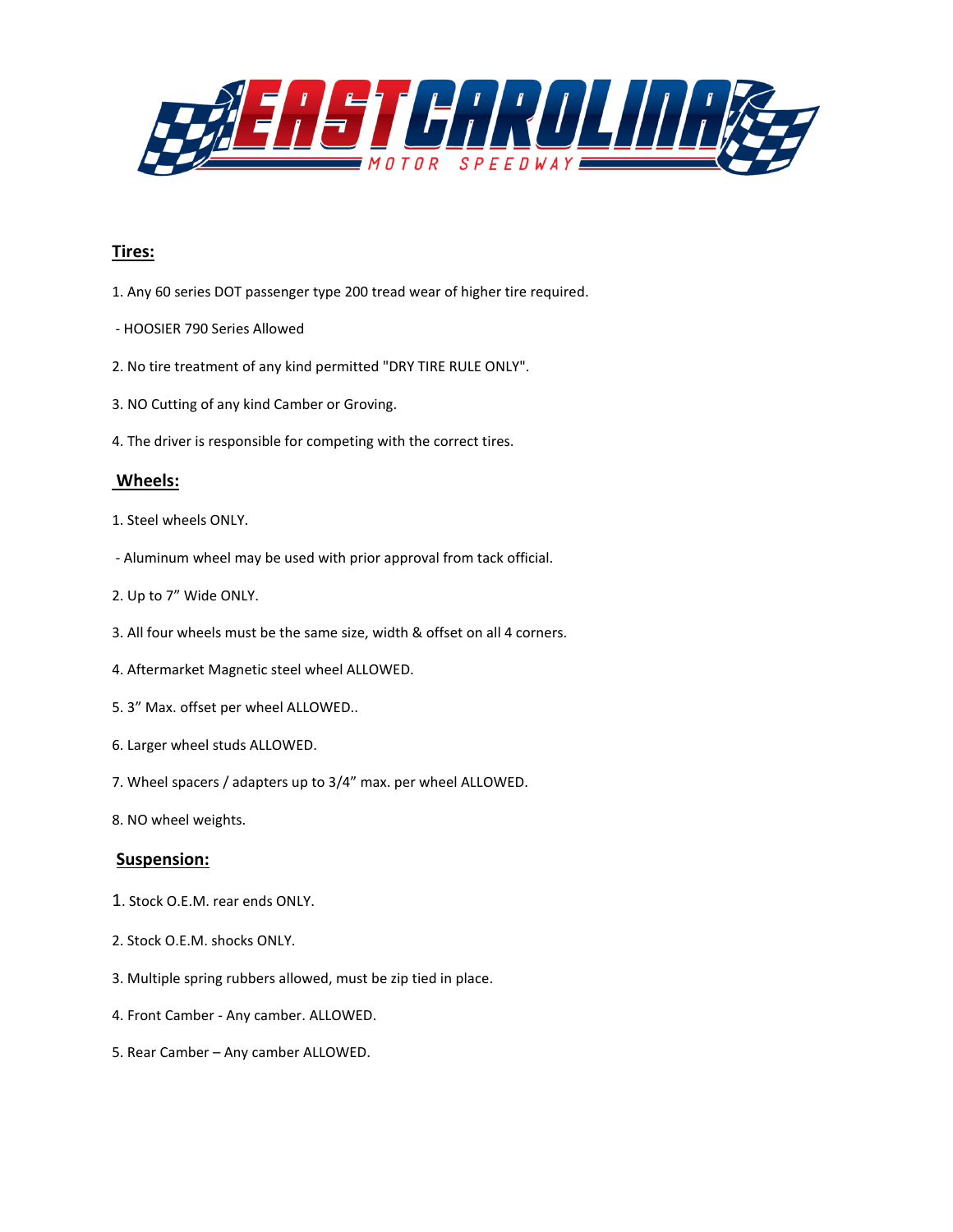

6. Springs: OEM, Junkyard or aftermarket allowed. Springs maybe cut. You may use spring rubbers or spring collapsers.

Maximum of 2 per spring. No Coil over spring adjusters.

7. May be cut or heated, ONLY.

8. Dog chain, spring collapser, j bolt ALLOWED.

9. You may use bolt kits, camber adjusters, adjustable ball joints or slotting of the mounting holes in the control arms or lower holes in the struts by grinding or drilling only (no torch cutting) to achieve camber. Do not in any way alter the upper mounting points of the strut tower. Camber adjustment allowed on rear wheels.

10. Ride Height: nose, rockers & frame is 4.5 " Min. Ht. w/ driver in race trim.

11. After the Feature Race, you may add up to 3 gallons / 21lbs. of fuel after the race at the scale when it's your turn to weigh.

You must show the weight of fuel to tech on the scale before you add it to the car.

12. NO Traction Control.

13. ALL CARS ARE SUBJECT TO CHASSIS DYNO

#### **Weight:**

1. Due to the growing class and wide range of make, model, year & engine HP. This class will be judged off of HP & WT & %'s. Please make sure you read The ENGINE RULES. This is what you claim for your car. Make, Model, Year, Engine.

2. You must have proof that the engine you are using in your race car now, came in your car from the factory O.E.M.

All cars must have WEIGHT & HP written / displayed on left front quarter panel for Tech inspection Any make of car that shows to be dominant may be issued a weight penalty at tracks discretion.

3. U-Car Extreme Weight & % Rules:

119hp and under – No Min Weight or % Left side Wt.

120hp – 129hp – 2100lbs Min Total Wt. 55% Left Side Wt. Max

130hp – 139hp – 2200lbs Min Total Wt. 55% Left Side Wt. Max

140hp – 149hp – 2300lbs Min Total Wt. 55% Left Side Wt. Max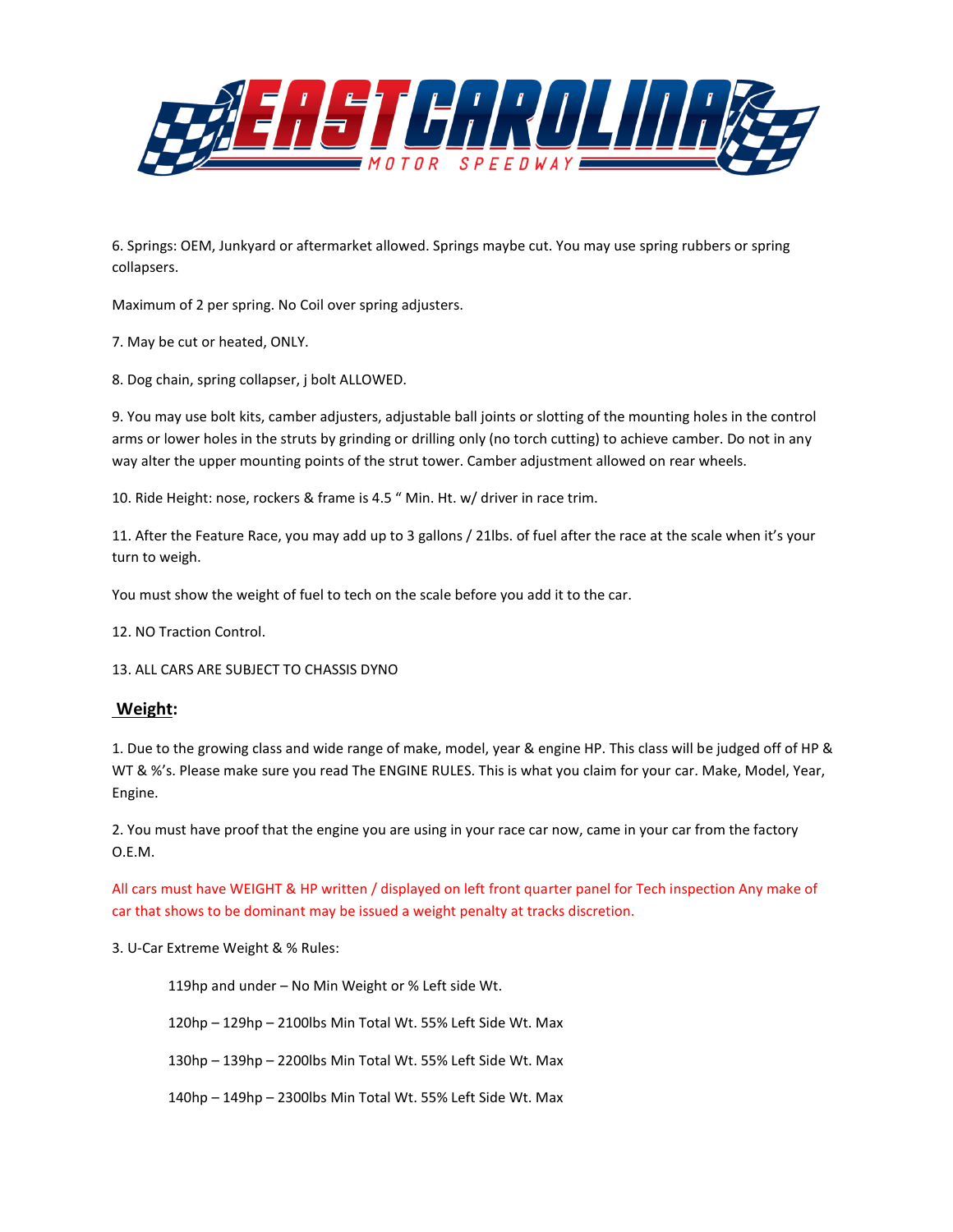

150hp – 159hp - 2400lbs Min Total Wt. 55% Left Side Wt. Max

160hp – 169hp - 2500lbs Min Total Wt. 55% Left Side Wt. Max 170hp – 179hp - 2600lbs Min Total Wt. 55% Left Side Wt. Max 180hp and up - 2600lbs Min Total Wt. 53% Left Side Wt. Max 4 cyl. Rear wheel drive must have 55% nose weight

4. All Lead Weight will be double bolted with grade 8 or higher bolts. (Nylon Lock nuts and 1 ½" fender Washers required) All lead weight must be mounted in a safe location and approved by track tech. All lead must be painted a bright color and numbered with car number. Lead that comes free from the race car may result in fines or penalties to the driver.

# **SAFETY IS FIRST AND FORMOST:**

1. Helmet, Snell 95 or better, must have tag.

2. A flame retardant driving suit & gloves, must have SFI Tag. Eye protection and Neck Brace. Hans Device is recommended but not required

3. Five point racing seat belts required and must be mounted in a manner acceptable to track tech. Belts must be dated within the last 5 years to be legal. Anything older than 5 years is not acceptable. Date must be visible to track tech to be eligible to race.

4. Approved Racing Seat.

5. 6 point roll cage, constructed of 1 ¾" tubular steel x .090 wall seamless. Roll bars must be welded and secured to floor pan.

6. Driver side 3 bars, Passenger side 2 bars. MANDATORY.

7. 20 gage driver's door plate must be on 3 bars of the driver's side roll cage. The plate must go from the front of the driver's door to the back end of the driver's door. Cage installation must be approved by the track tech.

8. 2 1/2 lb fire extinguisher with a dial, Fire extinguisher must be in drivers reach and be up to date and fully charged.

9. Roll Bar Padding is required and must be around all bars within drivers reach.

10. Fuel tank. If stock fuel tank is ahead of rear axle, it may be used or can be removed and replaced with a fuel cell. If stock fuel tank is behind rear axle, it must be replaced with a maximum 8 gallon fuel cell, securely mounted, covered and centered in the trunk. A metal fire wall is required over all back seat areas. All fuel tanks that are replaced with fuel cells, must be removed.